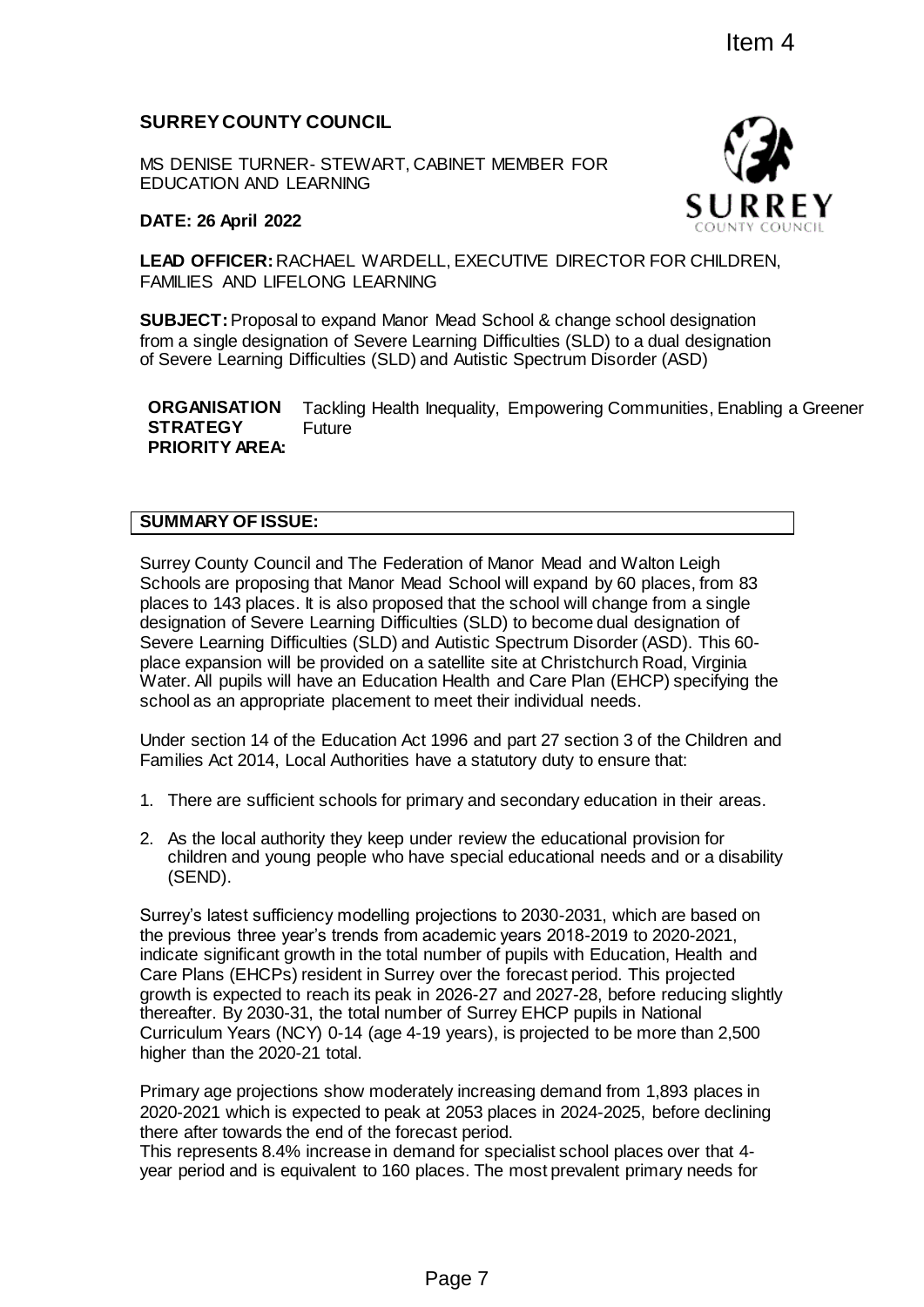pupils aged 4-11 who require a specialist school placements (in order of prevalence) are Autism and Communication & Interaction needs and Severe or Profound & Multiple Learning Difficulties.

Surrey's existing maintained specialist provision, which includes specialist school places in SEN Units in mainstream schools and in Special Schools/ academies, has over 3,700 places and is full.

The Council's priority is to further reduce reliance on the independent sector, but most importantly ensure local children and young people with Special Educational Needs and Disabilities (SEND) who require specialist school placements can have their educational needs met close to home, more connected to local communities and local support services and within state maintained provision wherever possible.

Between 2019 and 2022 Surrey's Cabinet approved the strategy for four phases of the SEND Capital Programme with a combined capital investment of £139.6m to expand the local specialist estate at pace. By aligning with the needs identified through updated 10-year SEND sufficiency modelling and local strategy, the expansion of maintained specialist provision is preventing the need for new Non Maintained Independent places to be commissioned. Prior to the start of Surrey's capital investment, lack of sufficiency and high rates of NMI placements made a major contribution to the accumulation of DSG deficit, and equally the investment and development now being delivered and proposed is critical to the return to a financially sustainable position.

The Department for Education expects local authorities to manage their specialist estates efficiently to avoid detriment to schools' educational offers, creating disadvantage to children and young people who have SEND or the local authority's financial position. This means ensuring the availability of specialist school places that are appropriately matched to need-type, phases of education and geographic location so that all of Surrey's statutory school age children with an Education Health and Care Plan (EHCP) that require a full-time specialist setting in either a mainstream SEN Unit or Special School have a named placement, ready for the beginning of the next academic year.

The proposal requires Surrey County Council to follow the statutory process outlined in the DfE guidance "Making significant changes ('Prescribed Alterations') to Maintained Schools", because:

- The proposed expansion of a special school is permanent and would increase the capacity of the school by more than 20 pupils or 10% (whichever is the smaller number)
- The proposal is an expansion onto an additional site (or "satellite site")
- The proposal is a change to the types of need catered for by a special school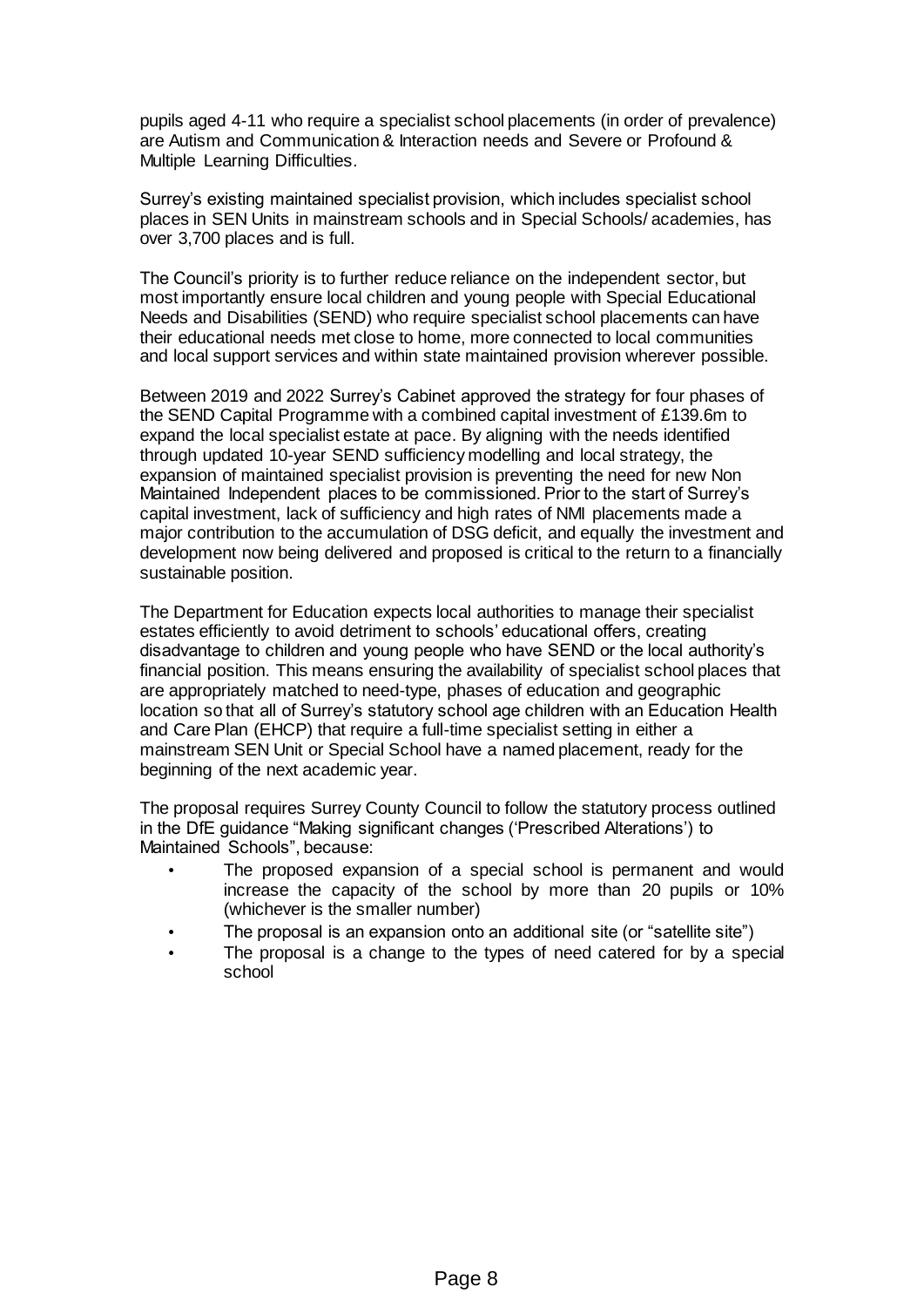#### **RECOMMENDATIONS:**

It is recommended that:

The Cabinet Member for Education and Learning determines the statutory notices thereby bringing into effect the formal commencement of the proposal to:

- Expand Manor Mead School onto a satellite site at Church Road, Virginia Water, increasing the number of places from 83 to 143.
- Change school designation from a single designation of Severe Learning Difficulties (SLD) to a dual designation of Severe Learning Difficulties (SLD) and Autistic Spectrum Disorder (ASD)

The Cabinet Member for Education and Learning may:

1. reject a proposal

2. approve a proposal without modification

3. approve a proposal with modifications, having consulted the LA and/or GB (as appropriate)

4. approve a proposal, with or without modification – subject to certain conditions (such as the granting of planning permission) being met.

#### **REASON FOR RECOMMENDATIONS:**

The proposed permanent expansion of Manor Mead School supports Surrey's ambition to ensure sufficient maintained special school placement availability for primary age autistic pupils and those with communication and Interaction needs and severe learning difficulties.

The Cabinet Member for Education and Learning's approvals and recommendations completes the statutory process in accordance with the DfE guidance "Making significant changes ('Prescribed Alterations') to Maintained Schools".

#### **DETAILS:**

#### **Background**

- 1. Further to Cabinet approval in September 2019, September 2020, January 2021 and January 2022, Annex 1 outlines the total number of projects under the SEND Capital Programme which will increase Surrey's specialist school estate.
- 2. Manor Mead School is a Community School where the Cabinet Member decision is required for significant changes to maintained schools.

#### **Key Outcomes and benefits for children, young people and families:**

3. The provision of additional specialist places will support the county-wide inclusion plan as well as increasing the availability of places for children and young people with SEND to access in the county.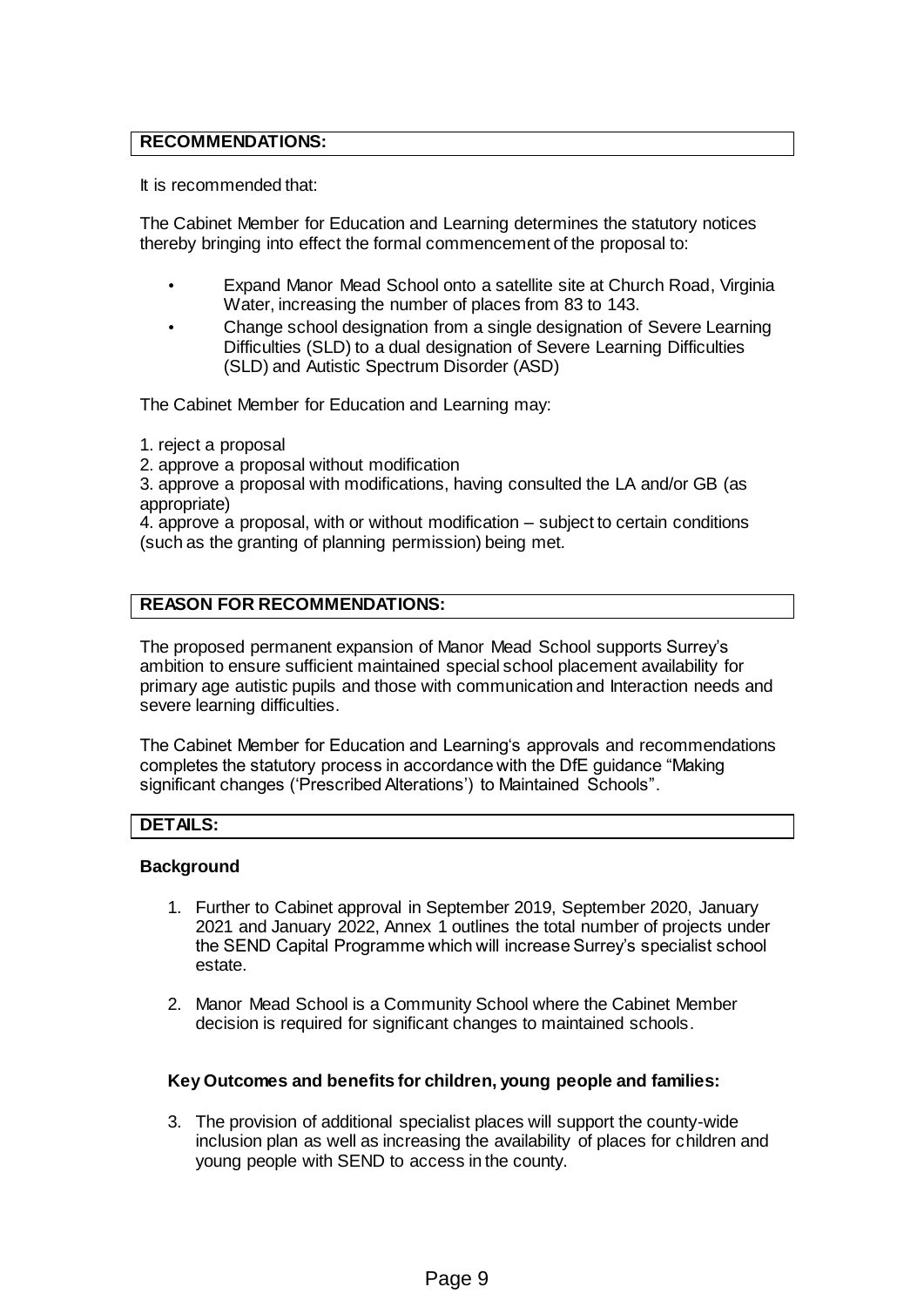- 4. Benefits realisation ensures specialist education provision is fit for purpose and creates additional employment/ supported internship opportunities for residents around areas of expansion.
- 5. Children and young people with SEND can access the help and support they need to thrive and achieve within their local communities. They can go to education provision that meets their needs, access services and play an active role in the community close to where they live.
- 6. Children, young people and families have access to the same level of highquality support wherever they live in Surrey. We have a good, shared understanding of our children and young people who have SEND in Surrey and our support offer matches their identified needs.
- 7. Expanding Surrey's specialist provision aligns with the Next Steps programme and strategy for post-16 to create local further education and employment pathways such as apprenticeships and supported internships. This enables young people who have SEND to make a successful transition to adulthood and secure employment.
- 8. Capacity created locally will also ensure SEND home to school transport times are reduced in line with Department for Education recommendations, improving congestion and traffic flow around the county.

# **CONSULTATION:**

- 9. An informal consultation and further statutory notices were published individually for each of the 2 proposals on [www.surreysays.co.uk](http://www.surreysays.co.uk/). All consultation documents are available at [www.surreysays.co.uk](http://www.surreysays.co.uk/). The statutory notices are also attached as Annex 2 of this report.
- 10. The consultation analysis is attached as Annex 3. There were 61 responses during informal consultation. 94% agreed with the proposal to permanently expand Manor Mead School and 95% agreed with the proposal to change the designation. There were 2 responses during the statutory notice period. Both respondents agreed with the proposal to permanently expand Manor Mead and change designation from Severe Learning Difficulties (SLD) to Severe Learning Difficulties (SLD)/ Autistic Spectrum Disorder (ASD).

### **RISK MANAGEMENT AND IMPLICATIONS:**

- 11. Sufficiency data requires close monitoring and frequent ratification to ensure projected demand for learners with EHCPs is up to date and accurate. This guarantees an appropriate availability of specialist school places, which are aligned to need, phase of education and geographical location. Latest sufficiency modelling demonstrated a clear need for the additional and changed specialist provision that the proposal will create.
- 12. The key risk to the proposal not being approved is the loss of 60 new places that are needed in county to meet the overall projected demand. These places would likely then need to be found in the NMI sector, which based on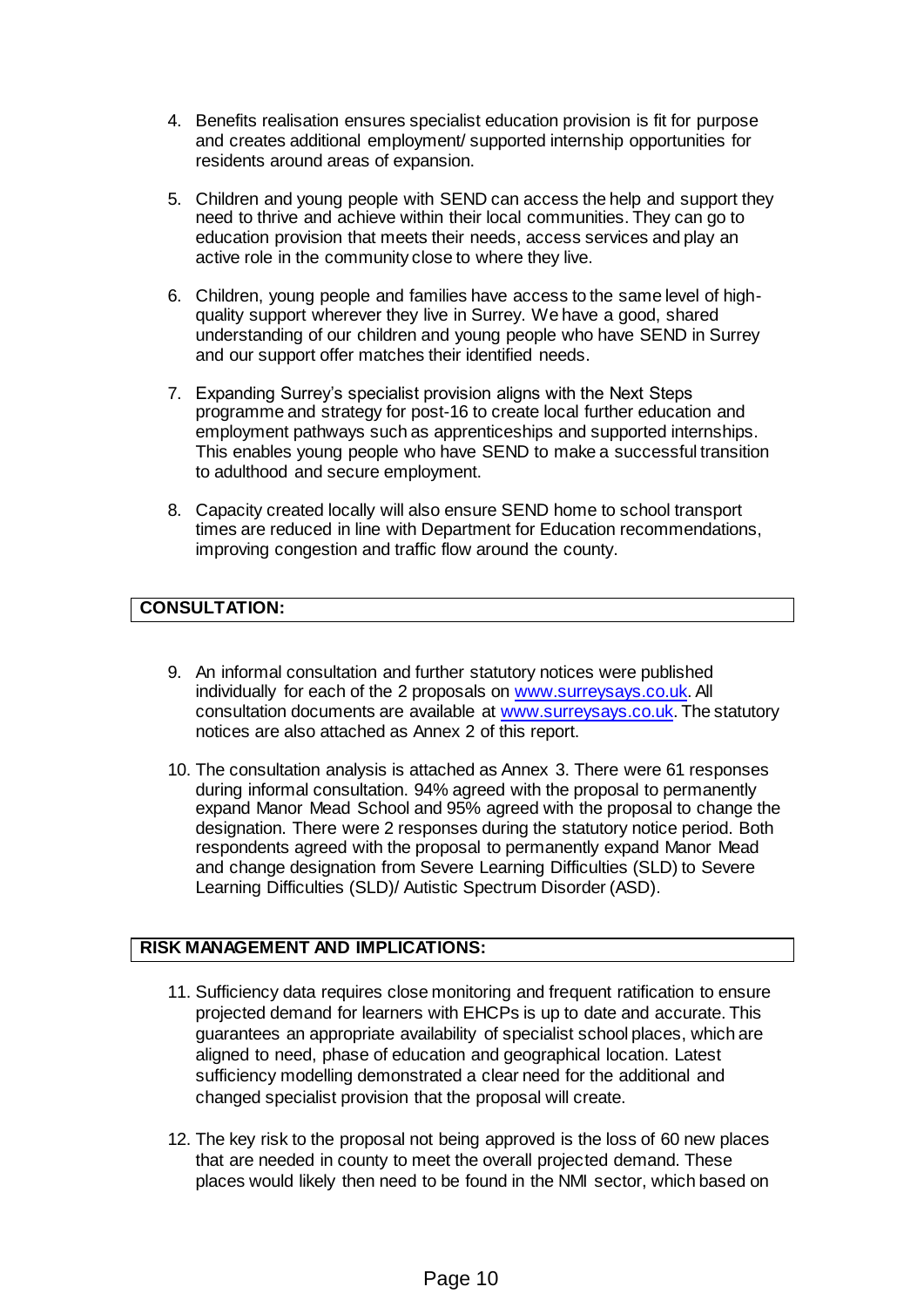current average costs equates to £3.2m per annum from the DSG High Needs Block being spent on out of county independent provision year on year. The 60 new places would provide a potential cost containment of £1.8m as shown in **Table 1**.

- 13. The Local Authority needs to be satisfied that the appropriate fair and open local consultation and or representation has been carried out and that the proposer has given full consideration to all responses received. To ensure that this is the case the consultation and decision-making processes are quality assured.
- 14. Surrey County Council has worked closely Manor Mead School to ensure that parents, carers and young people know about the consultation proposals and have had sufficient opportunity to share their views through a number of channels including public and stakeholder meetings, written responses, email correspondence and online response forms.

#### **Financial and value for money implications:**

- 15. The building work for the temporary expansion of Manor Mead onto the site at Christ Church Road, Virginia Water from Sept 21 to July 23 was completed as part of the SEND Capital Programme. The permanent expansion is proposed on this site from Sept 23.
- 16. The projected revenue benefits and associated projected cost containment comes from the reduced unit cost of a placement within a Surrey maintained school compared to a Non-Maintained Independent setting. As part of the wider SEND Transformation Programme, this contributes to reducing Surrey's High Needs Block annual deficit.

| <b>vear costs)</b> |                              |                                  |                                               |                                                                                |                                                     |
|--------------------|------------------------------|----------------------------------|-----------------------------------------------|--------------------------------------------------------------------------------|-----------------------------------------------------|
| <b>School</b>      | <b>Capital</b><br>Investment | Proposed<br>additional<br>places | <b>Revenue</b><br>costs:<br>Average<br>(E23k) | Comparison<br>to Non-<br><b>Maintained</b><br>Independent<br>Average<br>(£53k) | <b>Projected</b><br>cost<br>containment<br>(annual) |
| Manor Mead School  | N/A                          | 60                               | £1.4m                                         | £3.2m                                                                          | £1.8m                                               |

### **Table 1: Local and Non-Maintained Independent Cost Containment (full**   $A^{-1}$

#### **Section 151 Officer commentary:**

17. Although significant progress has been made to improve the Council's financial position, the medium-term financial outlook beyond 2022/23 remains uncertain. With no clarity on central government funding in the medium term, our working assumption is that financial resources will continue to be constrained, as they have been for the majority of the past decade. This places an onus on the Council to continue to consider issues of financial sustainability as a priority in order to ensure stable provision of services in the medium term.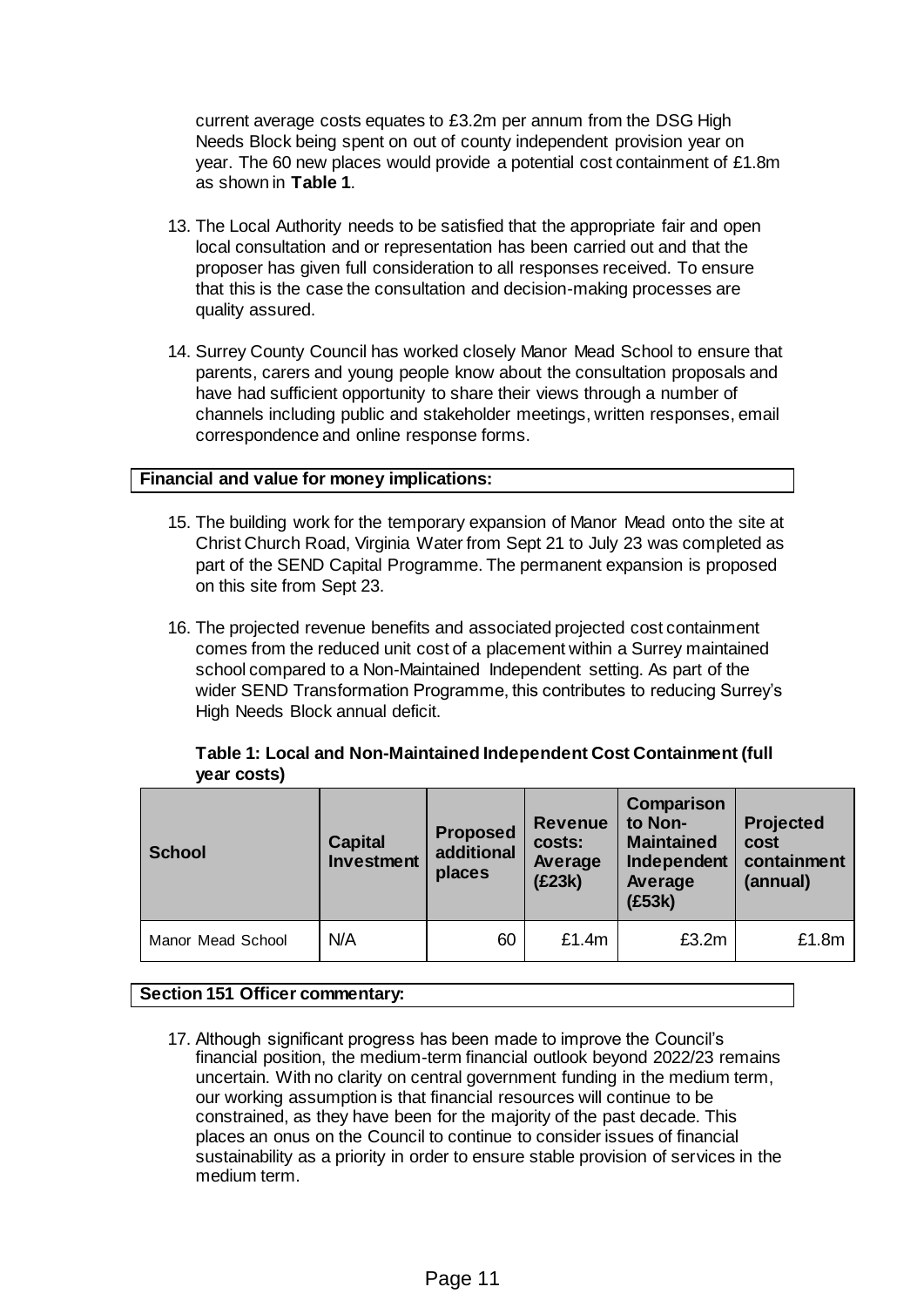18. As such, the Section 151 Officer supports the recommendations of this report as the future of the DSG HNB is a significant factor in the Council's medium term financial position. Expanding local SEND provision and reducing reliance on the NMI sector is the single biggest contributor to returning the DSG High Needs Block to financial sustainability

#### **Legal implications – Monitoring Officer:**

- 19. Section 13 of the Education Act 1996 places a general duty on the Council to secure that efficient primary and secondary education is available to meet the needs (including special educational needs) of the population in its area. In doing so, the Council is required to contribute to the spiritual, moral, mental and physical development of the community.
- 20. Section 14 of the Education Act 1996 places a duty on the Council to secure that sufficient schools for providing primary and secondary education are available in its area.
- 21. Section 27 Children and Families Act 2014 places a duty on the local authority to keep under review the educational provision for children and young people who have special educational needs and or a disability.
- 22. The local authority has published statutory notices thereby bringing into effect the formal commencement of the proposal prior to the consultation stage in accordance with statutory requirements.
- 23. In considering this Report, the Cabinet Lead Member for Education and Learning must give due regard to the results of the informal consultation as set out in the report and the response of the Service to the consultation comments and conscientiously take these matters into account when making a final decision.

#### **Equalities and diversity:**

24. The Equality Impact Assessments (EIA) for the proposal is attached to this report as Annex 4

#### **Other implications:**

25. The potential implications for the following Council priorities and policy areas have been considered.

| Area assessed:                    | <b>Direct Implications:</b>         |  |  |
|-----------------------------------|-------------------------------------|--|--|
| Corporate Parenting/Looked After  | Set out below                       |  |  |
| Children                          |                                     |  |  |
| Safeguarding responsibilities for | Set out below                       |  |  |
| vulnerable children and adults    |                                     |  |  |
| Environmental sustainability      | Set out below                       |  |  |
| <b>Public Health</b>              | No significant implications arising |  |  |
|                                   | from this report                    |  |  |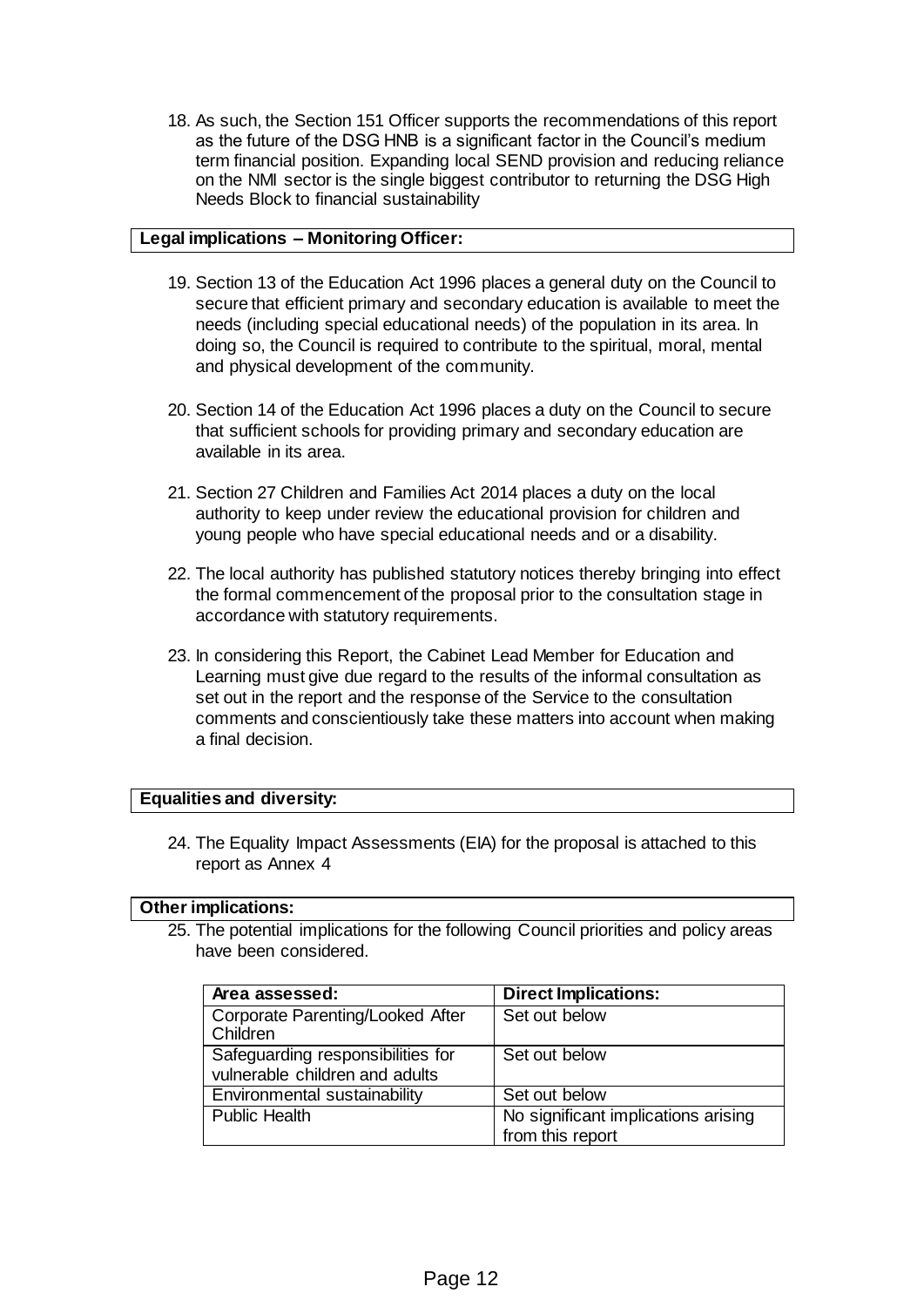#### **Corporate Parenting/Looked After Children implications:**

- 26. The creation of additional specialist school places directly supports both the Surrey Corporate Parenting Strategy 2020 and the SEND Partnership Strategy 2019.
- 27. The proposals would provide increased provision for pupils who need a specialist placement in Surrey, thereby ensuring that those who are Looked After and/ or who have SEND are closer to home, more connected to local communities and support services.

### **Safeguarding responsibilities for vulnerable children and adults implications:**

- 28. Safeguarding vulnerable children is a high priority in all Surrey schools. Schools have considerable expertise in safeguarding vulnerable children and adhere to robust procedures. The schools will continue to apply good practise in the area of safeguarding as they do currently. In addition, safeguarding is a key area for monitoring when Ofsted carries out inspections.
- 29. The creation of additional specialist school places closer to home supports highly effective joint agency monitoring to safeguard children, to reduce placement breakdown and increased demand on statutory care services.

#### **Environmental sustainability implications:**

- 30. The provision of education places closer to home will reduce the average journey times for learners with EHCPs and is aligned with the vision and aspirations of Surrey SEND Transport Transformation Programme.
- 31. The design philosophy is to create buildings that will support low energy consumption, reduce solar gain and promote natural ventilation. Any new infrastructure will be built to the local planning authority's adopted core planning strategy.

#### **WHAT HAPPENS NEXT:**

- 32. Subject to the Cabinet Member determining the statutory notices Surrey County Council and the Governing Body will proceed to implement the proposal:
	- 1. To Expand Manor Mead School by 60 places on a satellite site
	- 2. To change the school designation from Severe Learning Difficulties (SLD) to Severe Learning Difficulties(SLD)/ Autistic Spectrum Disorder (ALD)

The change will be implemented from 1 Sept 2023